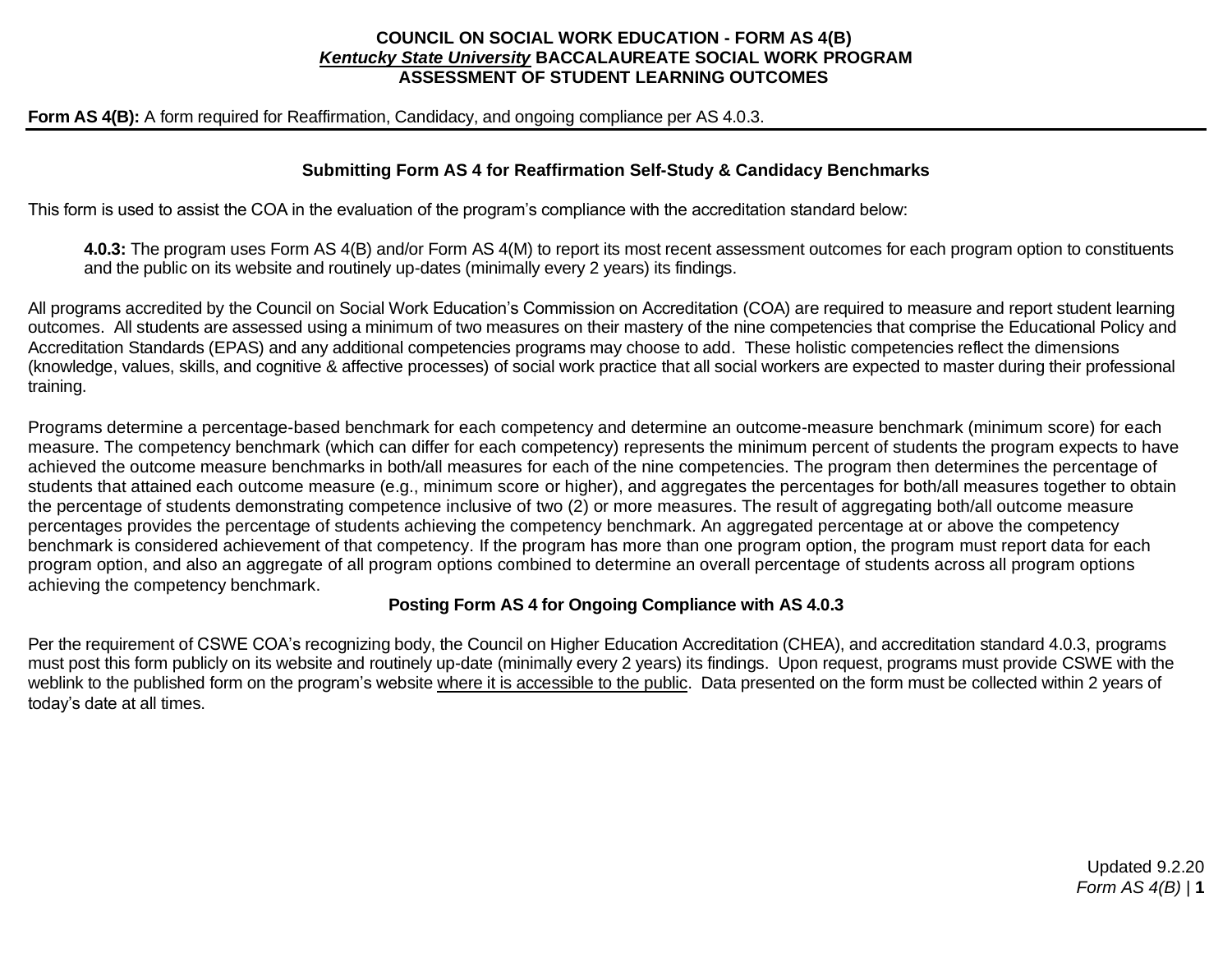# **Summary of the Program's Assessment Plan | Generalist Practice**

All students are assessed using a minimum of two measures on their mastery of the nine competencies that comprise the Educational Policy and Accreditation Standards of the Council on Social Work Education and any additional competencies programs may choose to add. Summarize the program's competency-based assessment plan. Programs may add/delete rows to accurately reflect the number measures included in the data presented.

| <b>Assessment Measure #1: (Field Instrument)</b>                                                                                                            |                                                                                                                                                                           |  |
|-------------------------------------------------------------------------------------------------------------------------------------------------------------|---------------------------------------------------------------------------------------------------------------------------------------------------------------------------|--|
| Competency(ies) assessed:                                                                                                                                   | $1 - 9$                                                                                                                                                                   |  |
| Dimension(s) assessed:                                                                                                                                      | Knowledge &<br><b>Skills</b>                                                                                                                                              |  |
| When/where students are assessed:                                                                                                                           | end of course                                                                                                                                                             |  |
| Who assessed student competence:                                                                                                                            | <b>Field Director</b>                                                                                                                                                     |  |
| Outcome Measure Benchmark (minimum score indicative of achievement)<br>for Competencies 1-9:                                                                | Students must<br>score a<br>minimum of 3<br>out of 5 on the<br>rating for<br><b>Overall Final</b><br>Evaluation of<br>Competencies<br>$1-9$ on the<br>Field<br>Instrument |  |
| Competency Benchmark (percent of students the program expects to have<br>achieved the minimum scores, inclusive of all measures) for Competencies<br>$1-9:$ | $80\%$ of<br>students will<br>demonstrate<br>competence<br>(a mean of 3<br>of 5) inclusive<br>of 2 or more<br>measures                                                    |  |
| Assessment Measure #2: (Course Embedded Measure) SOW 425 Professional                                                                                       |                                                                                                                                                                           |  |
| <b>Development Plan</b>                                                                                                                                     |                                                                                                                                                                           |  |
| Competency(ies) assessed:                                                                                                                                   | 1                                                                                                                                                                         |  |
| Dimension(s) assessed:                                                                                                                                      | <b>Field Director</b>                                                                                                                                                     |  |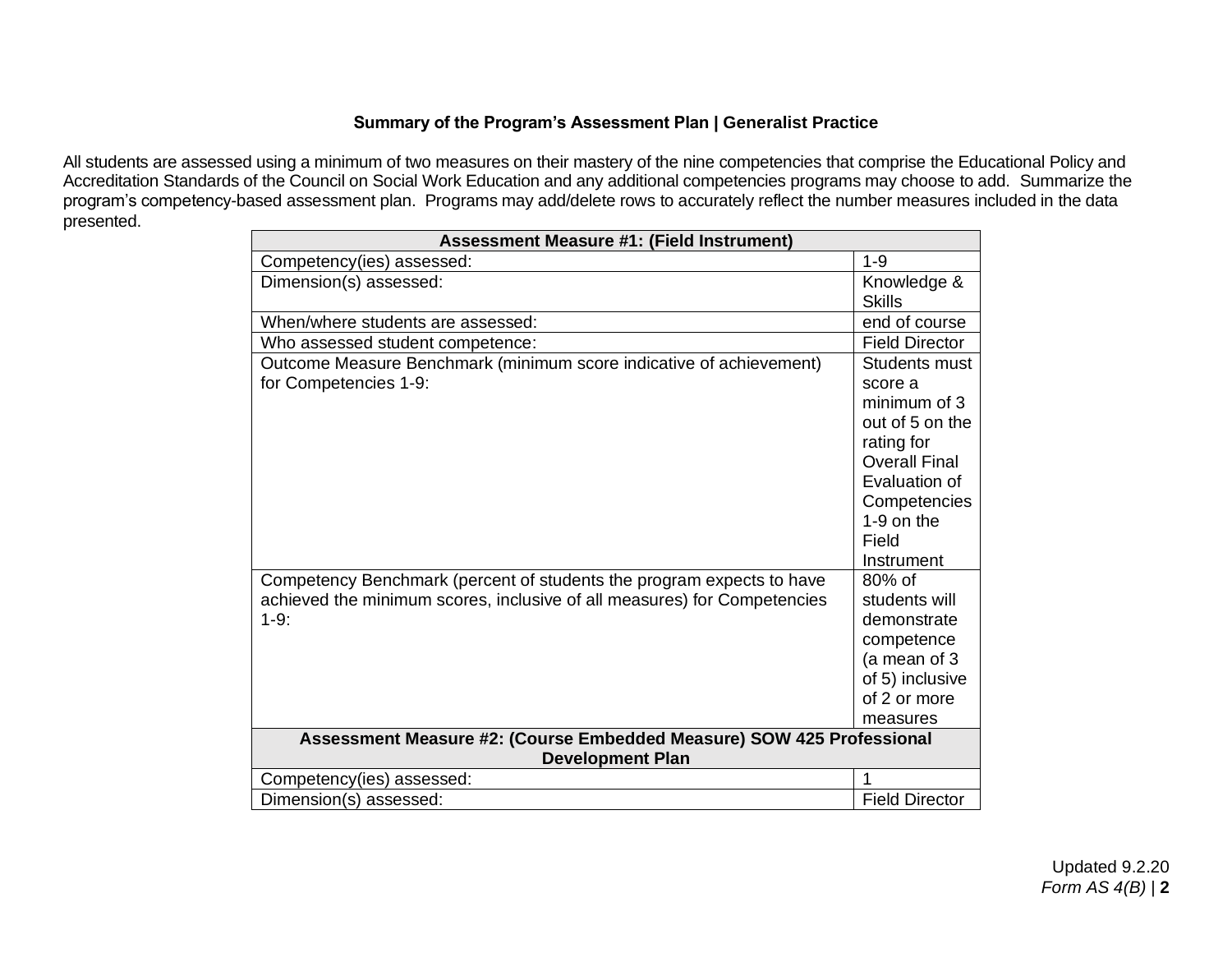| When/where students are assessed:                                        | Knowledge,      |
|--------------------------------------------------------------------------|-----------------|
|                                                                          | Values, C/A     |
|                                                                          | processes       |
| Who assessed student competence:                                         | end of course   |
| Outcome Measure Benchmark (minimum score indicative of achievement)      | Students must   |
| for Competencies 1-9:                                                    | score a         |
|                                                                          | minimum of 3    |
|                                                                          | out of 5 on     |
|                                                                          | competency 1    |
|                                                                          | on the rubric   |
| Competency Benchmark (percent of students the program expects to have    | $80\%$ of       |
| achieved the minimum scores, inclusive of all measures) for Competencies | students will   |
| $1-9$ :                                                                  | demonstrate     |
|                                                                          | competence      |
|                                                                          | (a mean of 3    |
|                                                                          | of 5) inclusive |
|                                                                          | of 2 or more    |
|                                                                          | measures        |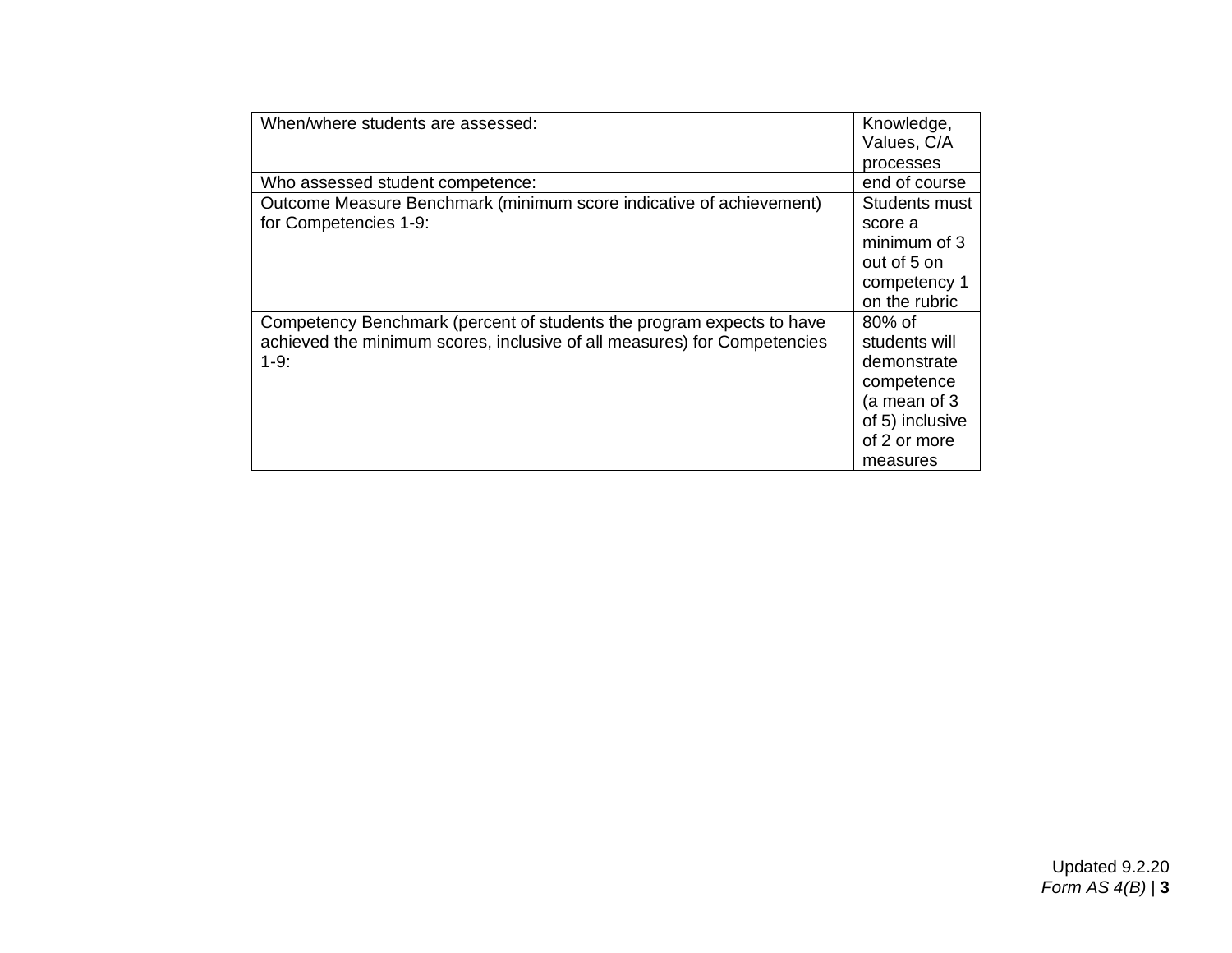| Assessment Measure #2: (Course Embedded Measure) SOW 306 Diversity Presentation |                      |
|---------------------------------------------------------------------------------|----------------------|
| Competency(ies) assessed:                                                       | 2                    |
| Dimension(s) assessed:                                                          | Knowledge,           |
|                                                                                 | Values, C/A          |
|                                                                                 | processes            |
| When/where students are assessed:                                               | end of course        |
| Who assessed student competence:                                                | Instructor           |
| Outcome Measure Benchmark (minimum score indicative of achievement)             | Students must        |
| for Competencies 1-9:                                                           | score a              |
|                                                                                 | minimum of 3         |
|                                                                                 | out of 5 on          |
|                                                                                 | competency 2         |
|                                                                                 | on the rubric        |
| Competency Benchmark (percent of students the program expects to have           | 80% of students      |
| achieved the minimum scores, inclusive of all measures) for Competencies        | will demonstrate     |
| $1-9:$                                                                          | competence (a        |
|                                                                                 | mean of $3$ of $5$ ) |
|                                                                                 | inclusive of 2 or    |
|                                                                                 | more measures        |
| Assessment Measure #2: (Course Embedded Measure) SOW 322 Advocacy Letter        |                      |
| Competency(ies) assessed:                                                       | 3                    |
| Dimension(s) assessed:                                                          | Knowledge,           |
|                                                                                 | Values, C/A          |
|                                                                                 | processes            |
| When/where students are assessed:                                               | End of course        |
| Who assessed student competence:                                                | Instructor           |
| Outcome Measure Benchmark (minimum score indicative of achievement)             | <b>Students must</b> |
| for Competencies 1-9:                                                           | score a              |
|                                                                                 | minimum of 3         |
|                                                                                 | out of 5 on          |
|                                                                                 | competency 3         |
|                                                                                 | on the rubric        |
| Competency Benchmark (percent of students the program expects to have           | 80% of students      |
| achieved the minimum scores, inclusive of all measures) for Competencies        | will demonstrate     |
| $1-9:$                                                                          | competence (a        |
|                                                                                 |                      |
|                                                                                 | mean of $3$ of $5$ ) |
|                                                                                 | inclusive of 2 or    |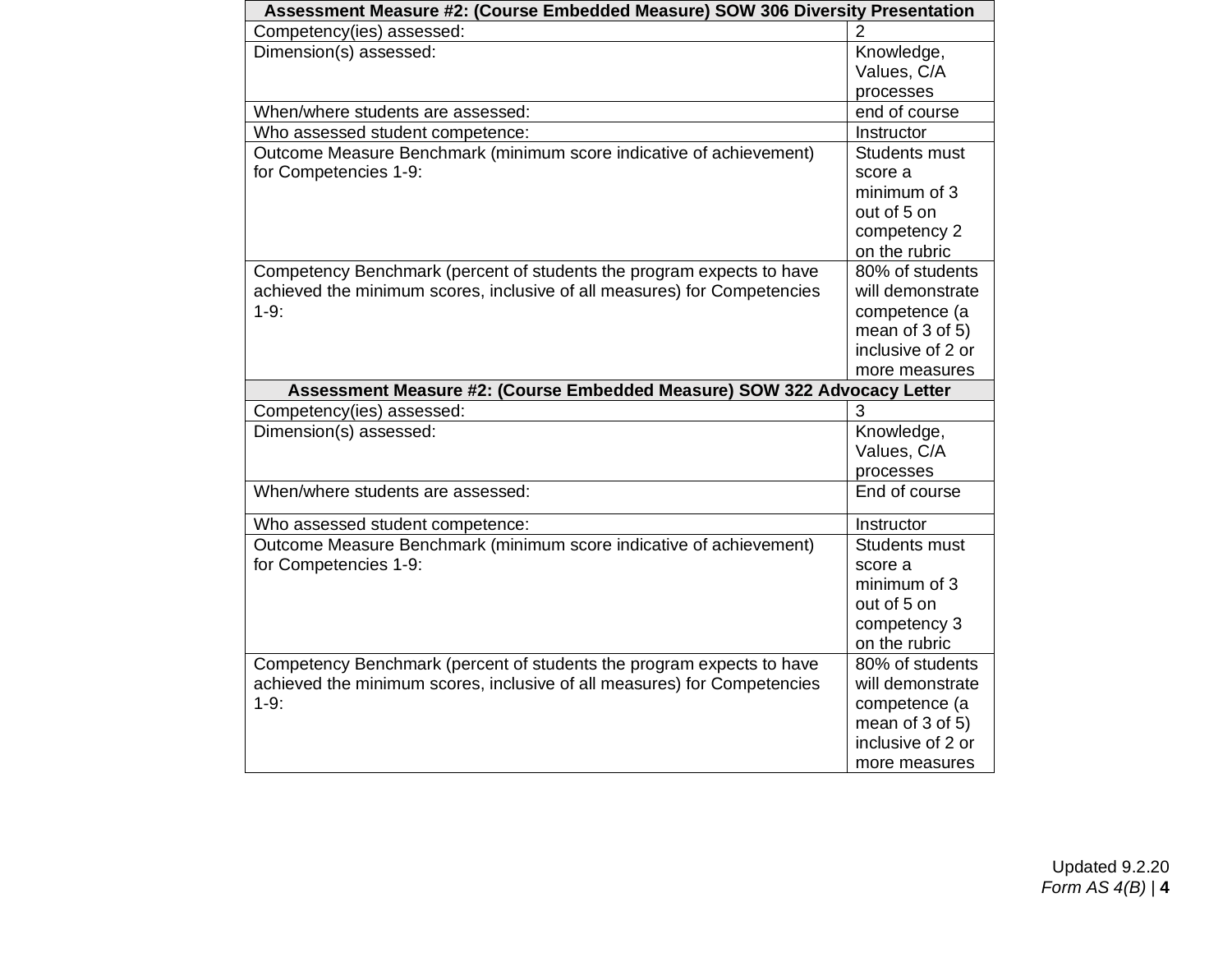| Assessment Measure #2: (Course Embedded Measure) SOW 401 Research Proposal |                      |  |
|----------------------------------------------------------------------------|----------------------|--|
| Competency(ies) assessed:                                                  |                      |  |
| Dimension(s) assessed:                                                     | Knowledge,           |  |
|                                                                            | Values, C/A          |  |
|                                                                            | processes            |  |
| When/where students are assessed:                                          | End of course        |  |
| Who assessed student competence:                                           | Instructor           |  |
| Outcome Measure Benchmark (minimum score indicative of achievement)        | Students must        |  |
| for Competencies 1-9:                                                      | score a              |  |
|                                                                            | minimum of 3         |  |
|                                                                            | out of 5 on          |  |
|                                                                            | competency 4         |  |
|                                                                            | on the rubric        |  |
| Competency Benchmark (percent of students the program expects to have      | 80% of students      |  |
| achieved the minimum scores, inclusive of all measures) for Competencies   | will demonstrate     |  |
| $1-9$ :                                                                    | competence (a        |  |
|                                                                            | mean of $3$ of $5$ ) |  |
|                                                                            | inclusive of 2 or    |  |
|                                                                            | more measures        |  |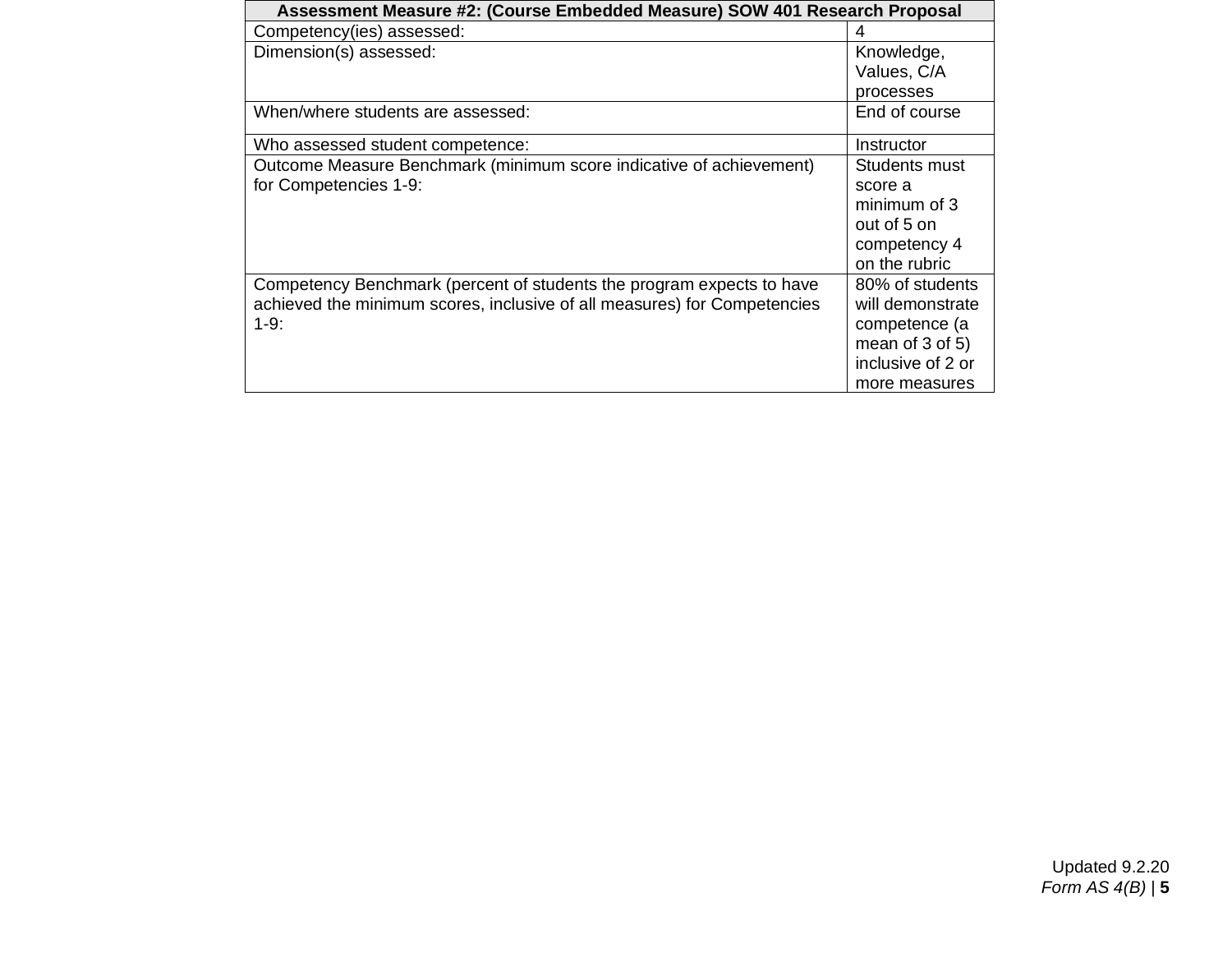| Assessment Measure #2: (Course Embedded Measure) SOW 321 Social Policy    |                            |
|---------------------------------------------------------------------------|----------------------------|
| Competency(ies) assessed:                                                 | 5                          |
| Dimension(s) assessed:                                                    | Knowledge,                 |
|                                                                           | Values, C/A                |
|                                                                           | processes                  |
| When/where students are assessed:                                         | End of course              |
| Who assessed student competence:                                          | Instructor                 |
| Outcome Measure Benchmark (minimum score indicative of achievement)       | Students must              |
| for Competencies 1-9:                                                     | score a                    |
|                                                                           | minimum of 3               |
|                                                                           | out of 5 on                |
|                                                                           | competency 5               |
|                                                                           | on the rubric              |
| Competency Benchmark (percent of students the program expects to have     | 80% of students            |
| achieved the minimum scores, inclusive of all measures) for Competencies  | will demonstrate           |
| $1-9:$                                                                    | competence (a              |
|                                                                           | mean of $3$ of $5$ )       |
|                                                                           | inclusive of 2 or          |
|                                                                           | more measures              |
| Assessment Measure #2: (Course Embedded Measure) SOW 314 Mock Social Work |                            |
| <b>Interview</b>                                                          | 6                          |
| Competency(ies) assessed:                                                 |                            |
| Dimension(s) assessed:                                                    | Knowledge,<br>Values, C/A  |
|                                                                           |                            |
| When/where students are assessed:                                         | processes<br>End of course |
|                                                                           |                            |
| Who assessed student competence:                                          | Instructor                 |
| Outcome Measure Benchmark (minimum score indicative of achievement)       | Students must              |
| for Competencies 1-9:                                                     | score a                    |
|                                                                           | minimum of 3               |
|                                                                           | out of 5 on                |
|                                                                           | competency 6               |
|                                                                           | on the rubric              |
| Competency Benchmark (percent of students the program expects to have     | 80% of students            |
| achieved the minimum scores, inclusive of all measures) for Competencies  | will demonstrate           |
| $1-9:$                                                                    | competence (a              |
|                                                                           | mean of 3 of 5)            |
|                                                                           | inclusive of 2 or          |
|                                                                           | more measures              |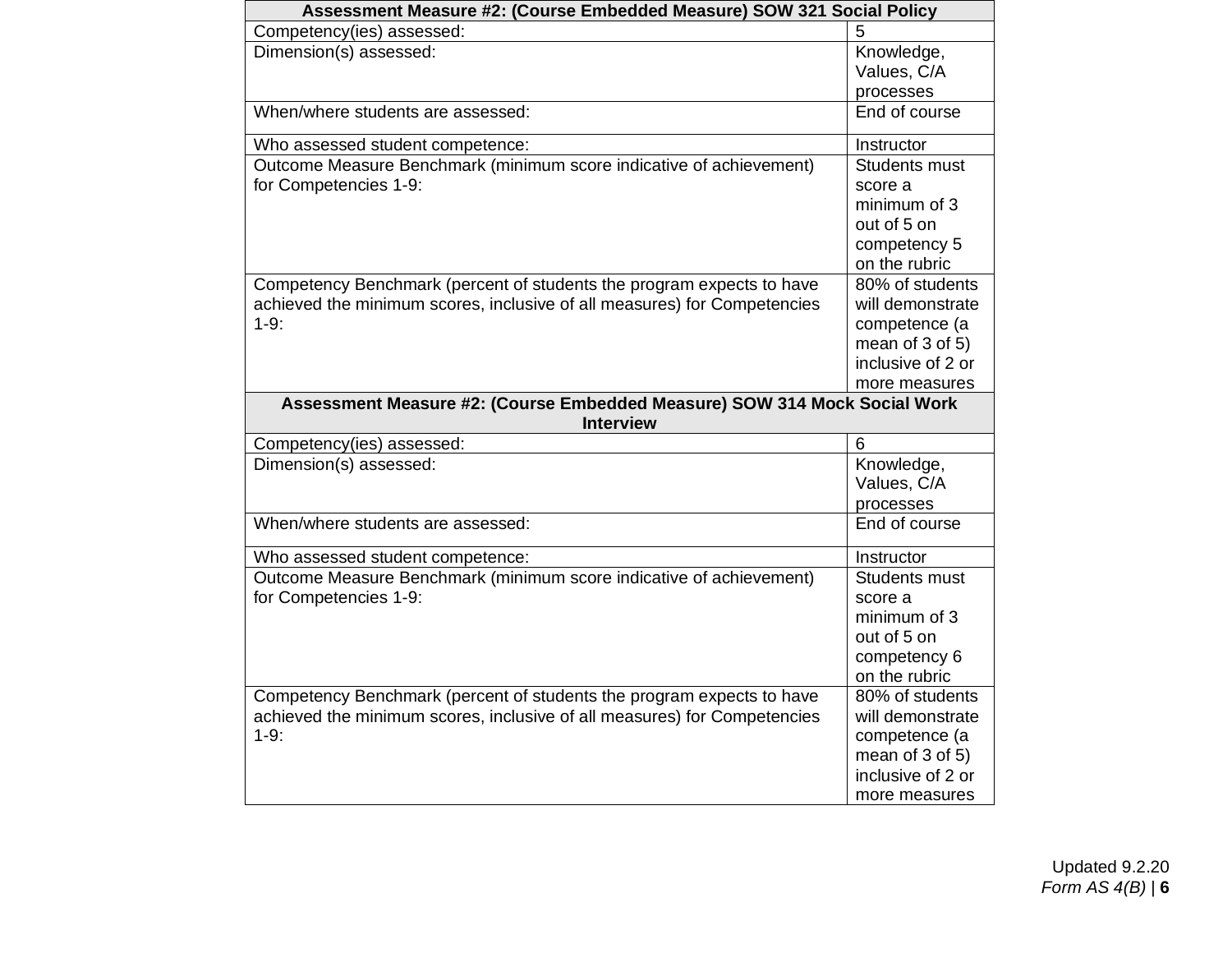| Assessment Measure #2: (Course Embedded Measure) SOW 315 Family Engagement and<br><b>Assessment Assignment (Part One)</b>                                   |                                                                                                                    |  |
|-------------------------------------------------------------------------------------------------------------------------------------------------------------|--------------------------------------------------------------------------------------------------------------------|--|
| Competency(ies) assessed:                                                                                                                                   | $\overline{7}$                                                                                                     |  |
| Dimension(s) assessed:                                                                                                                                      | Knowledge,<br>Values, C/A<br>processes                                                                             |  |
| When/where students are assessed:                                                                                                                           | End of course                                                                                                      |  |
| Who assessed student competence:                                                                                                                            | Instructor                                                                                                         |  |
| Outcome Measure Benchmark (minimum score indicative of achievement)<br>for Competencies 1-9:                                                                | Students must<br>score a<br>minimum of 3<br>out of 5 on<br>competency 7<br>on the rubric                           |  |
| Competency Benchmark (percent of students the program expects to have<br>achieved the minimum scores, inclusive of all measures) for Competencies<br>$1-9:$ | 80% of students<br>will demonstrate<br>competence (a<br>mean of $3$ of $5$ )<br>inclusive of 2 or<br>more measures |  |
| Assessment Measure #2: (Course Embedded Measure) SOW 315 Group Practice<br><b>Demonstration</b>                                                             |                                                                                                                    |  |
| Competency(ies) assessed:                                                                                                                                   | 8                                                                                                                  |  |
| Dimension(s) assessed:                                                                                                                                      | Knowledge,<br>Values, C/A<br>processes                                                                             |  |
| When/where students are assessed:                                                                                                                           | End of course                                                                                                      |  |
| Who assessed student competence:                                                                                                                            | Instructor                                                                                                         |  |
| Outcome Measure Benchmark (minimum score indicative of achievement)<br>for Competencies 1-9:                                                                | Students must<br>score a<br>minimum of 3<br>out of 5 on<br>competency 8<br>on the rubric                           |  |
| Competency Benchmark (percent of students the program expects to have<br>achieved the minimum scores, inclusive of all measures) for Competencies<br>$1-9:$ | 80% of students<br>will demonstrate<br>competence (a<br>mean of $3$ of $5$ )<br>inclusive of 2 or<br>more measures |  |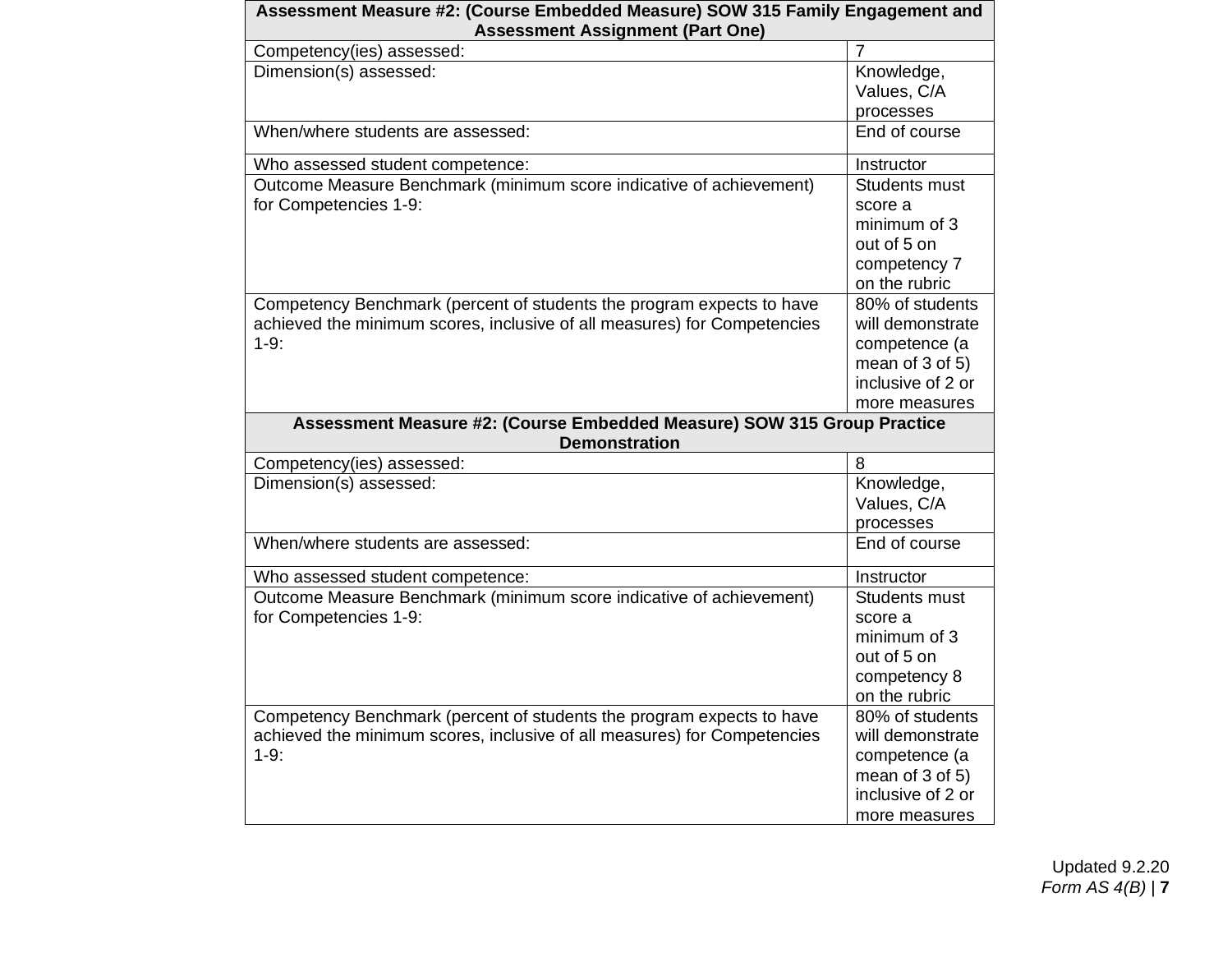| Assessment Measure #2: (Course Embedded Measure) SOW 425 Capstone Project<br><b>Presentation</b>                                                             |                                                                                                               |  |
|--------------------------------------------------------------------------------------------------------------------------------------------------------------|---------------------------------------------------------------------------------------------------------------|--|
| Competency(ies) assessed:                                                                                                                                    | 9                                                                                                             |  |
| Dimension(s) assessed:                                                                                                                                       | Knowledge,                                                                                                    |  |
|                                                                                                                                                              | Values, C/A                                                                                                   |  |
|                                                                                                                                                              | processes                                                                                                     |  |
| When/where students are assessed:                                                                                                                            | End of course                                                                                                 |  |
| Who assessed student competence:                                                                                                                             | Instructor                                                                                                    |  |
| Outcome Measure Benchmark (minimum score indicative of achievement)<br>for Competencies 1-9:                                                                 | Students must<br>score a<br>minimum of 3<br>out of 5 on<br>competency 9<br>on the rubric                      |  |
| Competency Benchmark (percent of students the program expects to have<br>achieved the minimum scores, inclusive of all measures) for Competencies<br>$1-9$ : | 80% of students<br>will demonstrate<br>competence (a<br>mean of 3 of 5)<br>inclusive of 2 or<br>more measures |  |

### **Directions for completing Form AS 4**

Indicate the benchmark percentage for each competency. The competency benchmark is the percent of students the program expects to have achieved both/all outcome measure benchmarks. Programs calculate the percentage of students achieving each outcome measure benchmark, then calculate the percentage of students achieving each competency inclusive of two or more measures for each program option. Programs with multiple program options must present data for each program option, and in aggregate inclusive of all program options per competency. Programs may add/delete columns to accurately reflect the number of program options offered. *This is a required form.* The assessment data table may be altered to accurately reflect the number of program options offered and additional program-developed competencies program. However, beyond these formatting alternations, the program may not alter the content of this form.

### **Assessment Data Collected during the Academic Year (2020-2021)**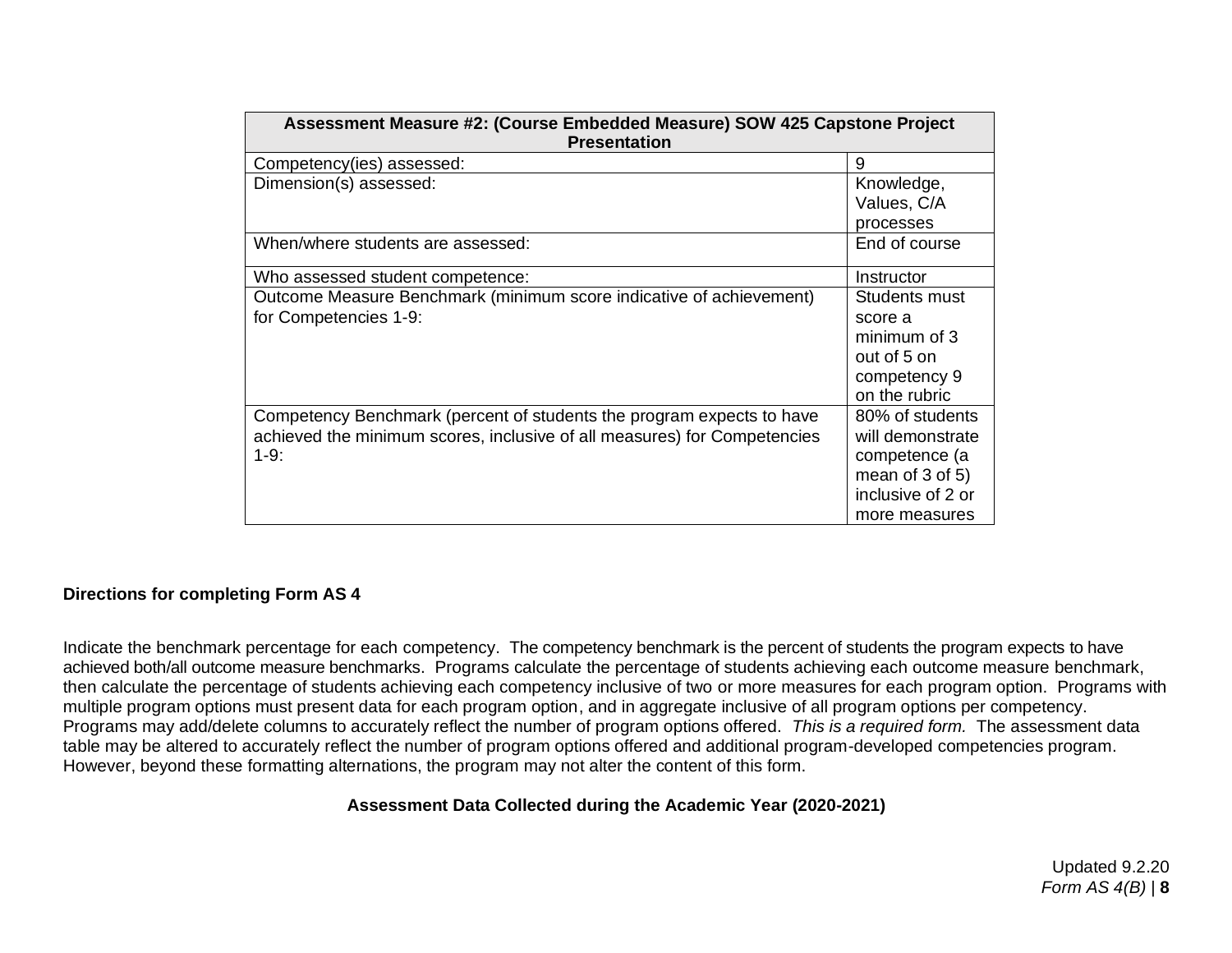| <b>COMPETENCY</b>         | <b>COMPETENCY</b><br><b>BENCHMARK (%)</b> | PERCENTAGE OF STUDENTS ACHIEVING<br><b>BENCHMARK</b> |
|---------------------------|-------------------------------------------|------------------------------------------------------|
|                           |                                           |                                                      |
|                           |                                           | Aggregate<br>of Students from All Program Options    |
|                           |                                           | $n = 47$                                             |
|                           | 80% of students will                      |                                                      |
| Competency 1:             | demonstrate                               | Measure 1: 100%                                      |
| <b>Demonstrate</b>        | competence                                | Measure 2: 86%                                       |
| <b>Ethical and</b>        | inclusive of 2 or                         | 100%+86%                                             |
| <b>Professional</b>       | more measures                             |                                                      |
| <b>Behavior</b>           |                                           |                                                      |
|                           |                                           | 93%                                                  |
|                           | 80% of students will                      | Measure 1: 100%                                      |
|                           | demonstrate                               | Measure 2: 76%                                       |
| <b>Competency 2:</b>      | competence                                | 100%+76%                                             |
| <b>Engage Diversity</b>   | inclusive of 2 or                         | $\overline{2}$                                       |
| and Difference in         | more measures                             |                                                      |
| <b>Practice</b>           |                                           | 88%                                                  |
|                           |                                           |                                                      |
| <b>Competency 3:</b>      | 80% of students will                      | Measure 1: 100%                                      |
| <b>Advance Human</b>      | demonstrate                               | Measure 2: 60%                                       |
| <b>Rights and Social,</b> | competence                                | 100%+60%                                             |
| Economic, and             | inclusive of 2 or                         | 2                                                    |
| <b>Environmental</b>      | more measures                             |                                                      |
| <b>Justice</b>            |                                           | 80%                                                  |
| <b>Competency 4:</b>      | 80% of students will                      | Measure 1: 100%                                      |
| <b>Engage in</b>          | demonstrate                               | Measure 2: 20%                                       |
| <b>Practice-informed</b>  | competence                                | 100%+20%                                             |
| <b>Research and</b>       | inclusive of 2 or                         | $\overline{2}$                                       |
| Research-                 | more measures                             |                                                      |
| informed Practice         |                                           | 60%                                                  |
|                           | 80% of students will                      | Measure 1: 100%                                      |
| <b>Competency 5:</b>      | demonstrate                               | Measure 2: 75%                                       |
| <b>Engage in Policy</b>   | competence                                | 100%+75%                                             |
| <b>Practice</b>           | inclusive of 2 or                         | $\overline{2}$                                       |
|                           | more measures                             |                                                      |